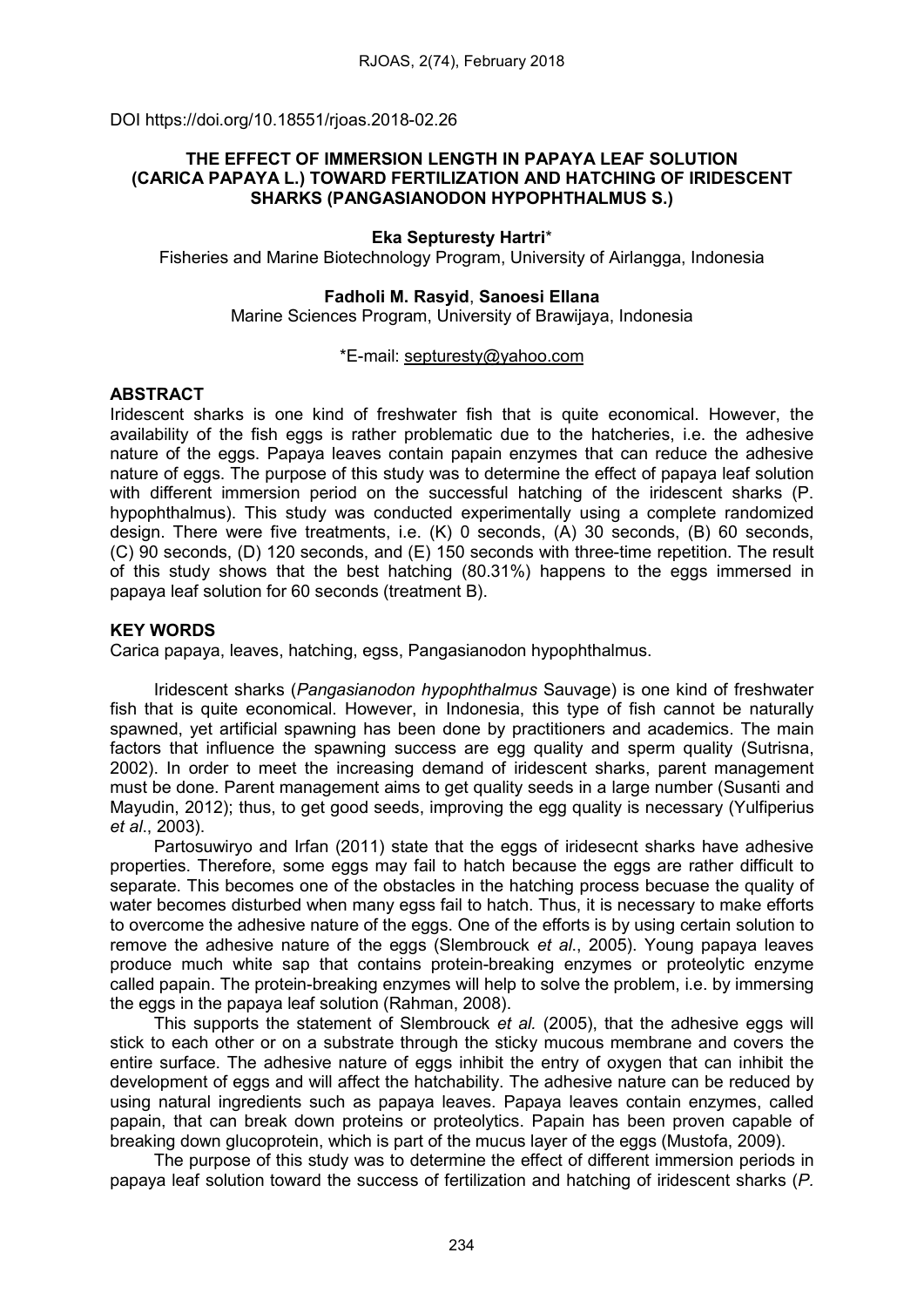*hypophthalmus*). The study is expected to provide information about the effective immersion periods in papaya leaf solution to reduce the adhesive properties of eggs as to improve fertilization and hatching of iridescent sharks. The information will be benficial for cultivation technology, especially for breeding business of iridescent sharks (*P. hypophthalmus*).

## METHODS OF RESEARCH

The research was conducted at the Fish Research and Breeding Center of Sukamandi, Subang, West Java, from September to November 2013. The eggs of iridescent sharks were obtained from artificial spawning through HCG and OvaPrime hormone muting to stimulate gonad maturation in male and female parent fish. Stripping was done on the female whose gonad was mature enough. Male parent stripping was done to collect the sperms and female parent tripping was done to collect the eggs. Sperms and eggs are then collected for fertilization. After the fertilization, the eggs were immersed in papaya leaf solution; each treatment was given 15 ppt dosage and the following tretament of immersion: (K) 0 second, (A) 30 second, (B) 60 second, (C) 90 second, (D) 120 seconds, and (E) 150 seconds. Furthermore, treated eggs were washed with distilled water to remove the rest of papaya leaf solution. Each treatment was spread on a tea strainer  $\pm$  160 eggs and the treatment was repeated 3 times.

Each tea strainer contained  $\pm 160$  eggs, and then transferred into a hatching incubation tub that had been prepared with a water temperature of  $28^{\circ}$ C. Next, the stage of embryo development was observed. The percentage of fertilization and hatching rate was recorded. The rate of hatching was determined by counting the number of eggs that successfully hatched after 24 hours of incubation.

Data were analyzed using Completely Randomized Design. The effect of immersion time in papaya leaf solution (*carica papaya l*.) toward the fertilization and hatching of the iridescent sharks (*Pangasianodon hypophthalmus s.*) was examined using a diversity or Ftest. If the F value is significantly different, then the smallest real difference (SRD) is done to determine the treatment that gives the best response as a significance rate of 5% and 1%. To know the correlation between the treatment and the influenced results, a regression analysis is used—this analysis gives information about the influence of treatments.

#### RESULTS OF STUDY

*Fertilization Rate.* The length of immersion of the eggs of iridescent sharks (*Pangasianodon hypophthalmus*) in papaya leaf solution shows significantly different mean results on the fertilization rate. The data of the fertilization rate mean can be seen in Table 1.

Based on the mean, the length of immersion in papaya leaf solution gave very significant different effect  $(P \le 0.01)$  to the fertilization rate of the eggs. Furthermore, the smallest real difference (SRD) was tested to see the different effect between treatments. The result of SRD test showed that D treatment (96.42%), E treatment (95.28%), and K (94.75%, immersion for 0 second) did not give significantly different effect on the fertilization rate. Treatment A  $(99.02\%)$  and C  $(98.41\%)$  had a significant effect on treatment E and K. whereas treatment B (100%) gave a significant different effect compared to all other treatments. To know the relationship pattern between the immersion length and the success of the fertilization, an orthogonal polynomial test was done. The test shows a relationship graph between the two variables in a quadratic equation os  $Y = -0.0008 \times 2 + 0.110x + 1$ 95.475 with R2 of 0.8184. This indicates that the longer the immersion in papaya leaf solution, the lower the percentage of the fertilization rate. However, it can be seen that the optimal immersion time is for treatment B (for 60 seconds) as the percentage of fertilization rate is 100%. Figure 1 presents the result of the orthogonal polynomial test.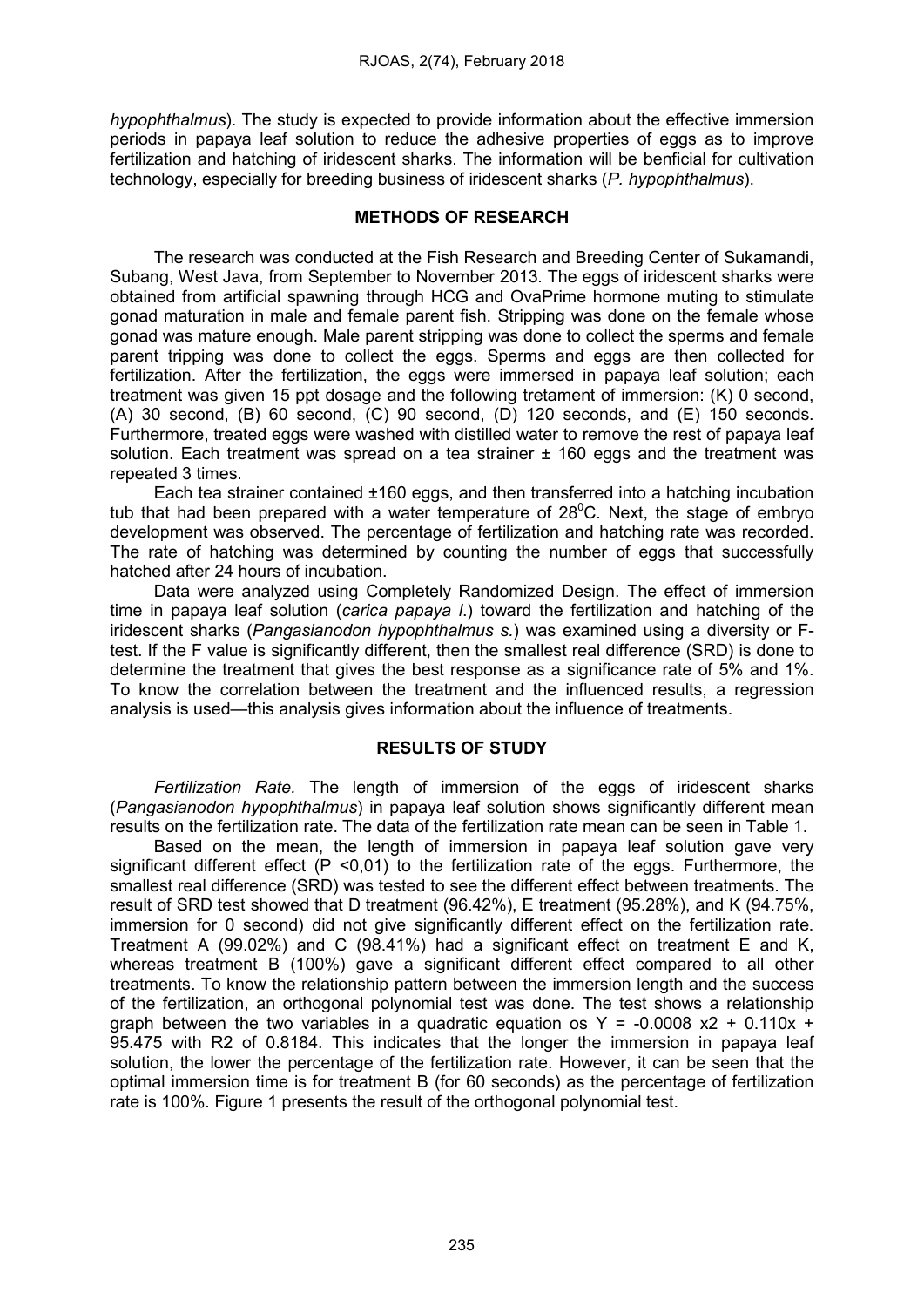| Treatment                 | Variable                  |                               |
|---------------------------|---------------------------|-------------------------------|
|                           | <b>Fertilization Rate</b> | Hatching Rate                 |
| K (immersion 0 seconds)   | $94.7 \pm 0.86^a$         | $49.8 \pm 0.49$ <sup>a</sup>  |
| A (immersion 30 seconds)  | $99{\pm}0.93^{\text{a}}$  | $79.1 + 1^a$                  |
| B (immersion 60 seconds)  | $100+0^a$                 | $84.2 + 1.61^b$               |
| C (immersion 90 seconds)  | $98.4 \pm 1.51^{ab}$      | $73.3 \pm 6.48$ <sup>pc</sup> |
| D (immersion 120 seconds) | $96.4 \pm 1.28^{ab}$      | $66.5 \pm 2.44$ <sup>cd</sup> |
| E (immersion 150 seconds) | $95.3 \pm 2.42^{\circ}$   | 554.13 $^{a}$                 |

Table 1 – The mean of the fertilization and hatching rate of the eggs of the iridescent sharks in different immersion lengths in papaya leaf solution

*Different superscripts shows a significant difference (P<0.01).*



Figure 1 – The relationship of immersion length in papaya leaf solution with the fertilization rate (%) of the eggs of iridescent sharks (*P. hypophthalmus*)

*Hatching Rate.* The length of immersion of the eggs of iridescent sharks (*Pangasianodon hypophthalmus*) in papaya leaf solution shows significantly different mean results on the hatching rate. The data of the hatching rate mean can be seen in Table 1.

Based on the mean, the length of immersion in papaya leaf solution gave very significant different effect  $(P \le 0.01)$  to the hatching rate of the eggs. Furthermore, the smallest real difference (SRD) was tested to see the different effect between treatments. The result of SRD test showed that E treatment (55%) did not give significantly different effect compared to K treatment (49.8%).



Figure 2 – The relationship of immersion length in papaya leaf solution with the hatching rate (%) of the eggs of iridescent sharks (*P. hypophthalmus*)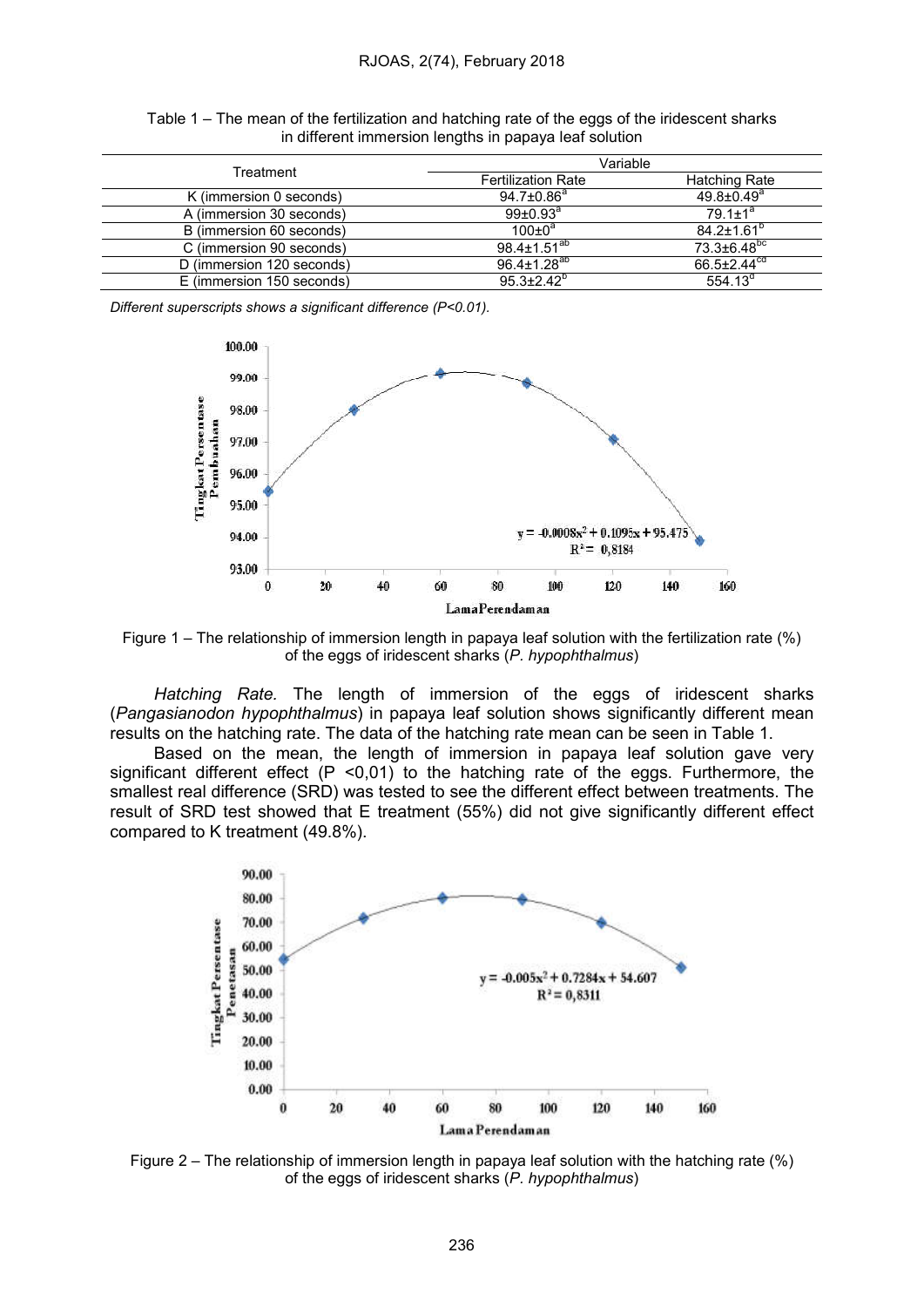Treatment C (73.4%) was significantly different from treatment D (66.5%) and from treatment A (79.1%). Treatment B (84.2%) gave a significant different effect compared to all other treatments. To know the relationship pattern between the immersion length and the success of the hatching, an orthogonal polynomial test was done. The test shows a relationship graph between the two variables in a quadratic equation os Y Y = -0.005x2 + 0.7284x + 54.607 with R2 of 0.8311. This indicates that the longer the immersion in papaya leaf solution, the lower the percentage of the hatching rate. However, it can be seen that the optimal immersion time is for treatment B (for 60 seconds) as the percentage of hatching rate is 84.2%. Figure 2 presents the result of the orthogonal polynomial test.

## DISCUSSION OF RESULTS

The results show that immersion in the papaya leaf solution significantly affects the percentage of fertilization and hatching rate of the iridescent sharks. This is shown in Figure 1 and 2. The percentage of fertilization and hatching rate has increased due to the immersion, indicating that the papaya leaf solution has the ability to reduce adhesive properties of the eggs of iridescent sharks, meaning that there is no egg death due to the lack of oxygen. The statement is supported by Woynorovich and Horvath (1980) suggesting that oxygen deprivation is one of the leading causes of egg and embryonic deaths. Yustina *et al.* (2003) adds the succes of the fertilization rate is seen from the nature and quality of the eggs. An unfavorable egg condition will interfere with the process of fertilization and eggs can also be damaged.

Papaya leaf solution containing a proteolytic enzyme known as papain can reduce adhesion of eggs of the iridescent sharks. Lukitasari (2004) in Setiaji (2009) states that papaya leaves contain such white sap, a protein-breaking enzyme or proteolytic enzyme, called papain. Mustofa (2009) adds that the presence of the proteolytic enzyme activity, i.e. papain, breaks down the glucoprotein, which is part of the mucus layer of the eggs. The broken down mucus layer reduces the adhesiveness of the eggs - the nature that causes the eggs to stick to other objects such as fungus and spores. In addition, the more egg pores open, the more oxygen they will get that will dinally help them to develop well. This process marks an increase in the rate of fertilization of the eggs of iridescent sharks. However, Figure 1 and 2 shows a decrease in the percentage of hatching due to the long immersion time in papaya leaf solution - this too long immersion will damage the eggs as the mucus layer eroded by the proteolytic enzyme.

## **CONCLUSION**

The use of papaya leaf (*C. papaya*) solution brings a significant effect on the fertilization and hatching of the eggs of iridescent sharks (*P. hypophthalmus*). The best immersion time in papaya leaf solution is for treatment B (60 seconds) as it brings a percentage of fertilization rate at 99.17% and hatching rate at 80.31%.

#### ACKNOWLEDGEMENTS

The authors would like to thank the Airlangga University for giveng a chance to continue the study at the maritime and marine biotechnology program and to the Brawijaya University for the opportunity to study at the Undergraduate Degree of Fisheries and Marine **Sciences** 

#### REFERENCES

1. Ferdiansyah, V. 2005. Pemanfaatan kitosan dari cangkang udang sebagai matriks penyangga pada imobilisasi enzim protease. Unpublished Thesis. Jurusan Teknologi Hasil Pertanian. Fakultas Perikanan dan Ilmu Kelautan. Institut Pertanian. Bogor.